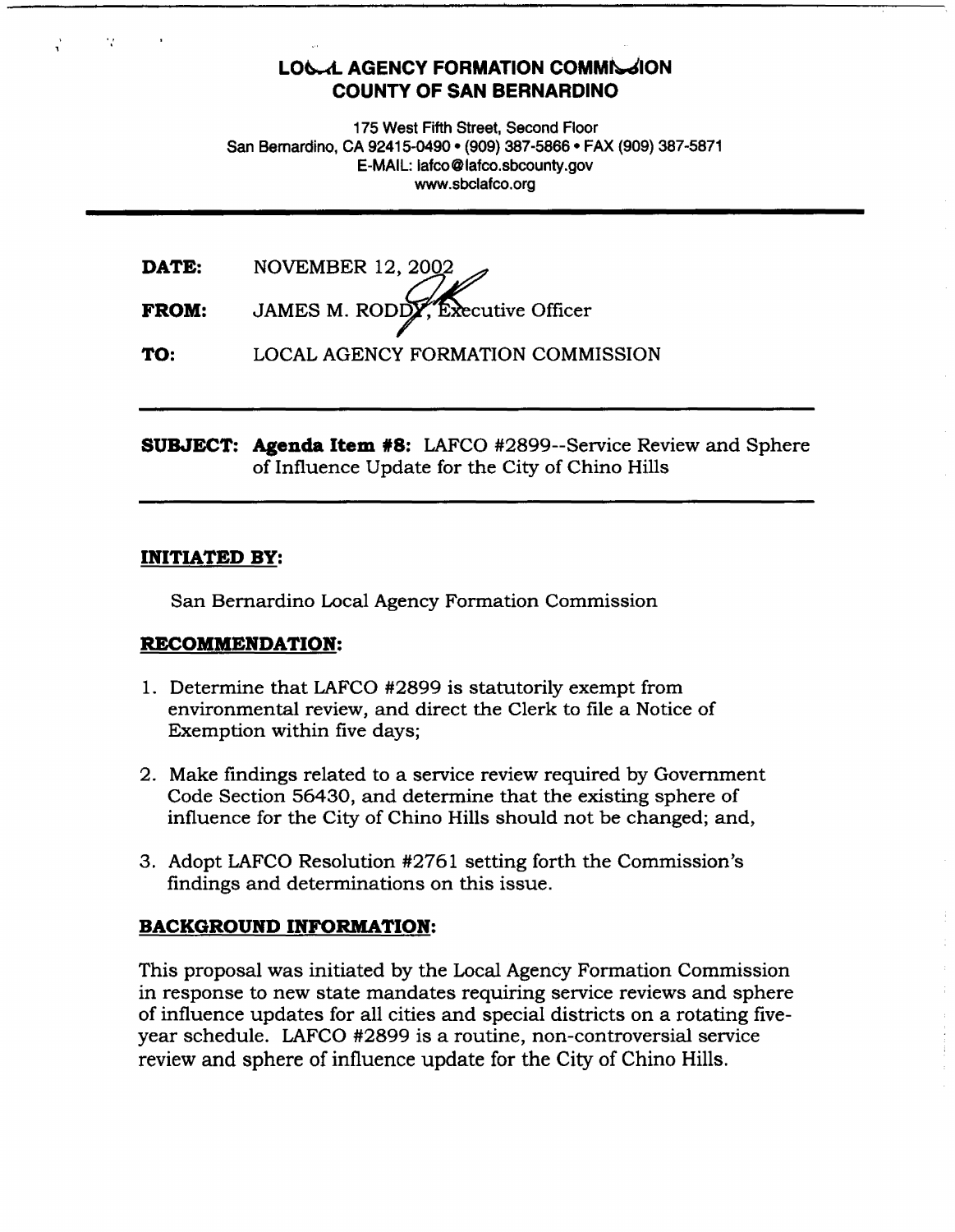LAFCO #2899 Staff Report

The City of Chino Hills was incorporated in December, 1991. With the exceptions of fire protection and emergency medical services provided by the Chino Valley Independent Fire District, and wholesale water delivery from the Monte Vista Water District, the City provides the full range of urban services to the nearly 70,000 residents within its boundaries.

The corporate boundaries of the City of Chino Hills, which are identical to the boundaries of the City's sphere of influence, have not changed since its incorporation. This is because the City is "landlocked" by the Los Angeles County boundary to the north and west, the Orange County boundary to the south, and the Riverside County boundary and the City of Chino boundaries to the east. The City of Chino Hills, therefore, cannot annex any additional territory, unless the City of Chino were to agree to detach portions of its western area to accommodate an annexation to Chino Hills. There is no likelihood of such an agreement within the foreseeable future, and there does not appear to be any strong interest in boundary reorganizations by either city.

Thus, the service review and sphere of influence study for the City of Chino Hills are extremely routine and non-controversial, with no changes to the existing sphere of influence configuration being proposed. Due to scheduling conflicts and other factors, the City of Chino Hills did not provide a written response to the service/ sphere review factors of consideration. Given the routine nature of this review, however, staff included LAFCO #2899 on the November 20 agenda, and has provided written responses to the statutory factors for a service/ sphere review within the attached LAFCO Resolution. This Resolution upholds and affirms the current sphere of influence for the City of Chino Hills.

Attachments:

- 1. Draft Resolution #2761 for the City of Chino Hills service review and sphere update
- 2. Response from Tom Dodson and Associates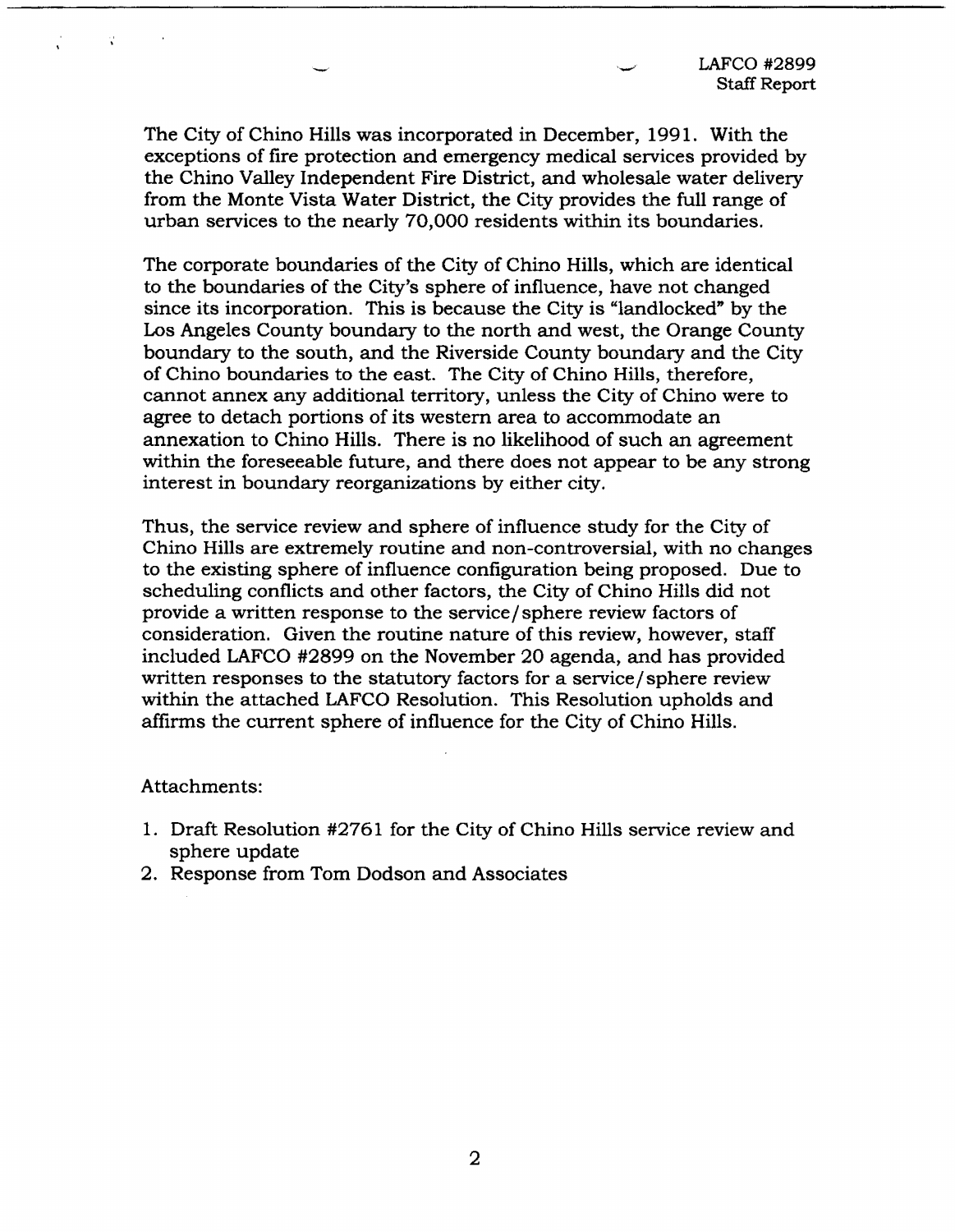

 $\mathcal{C}^{\pm}$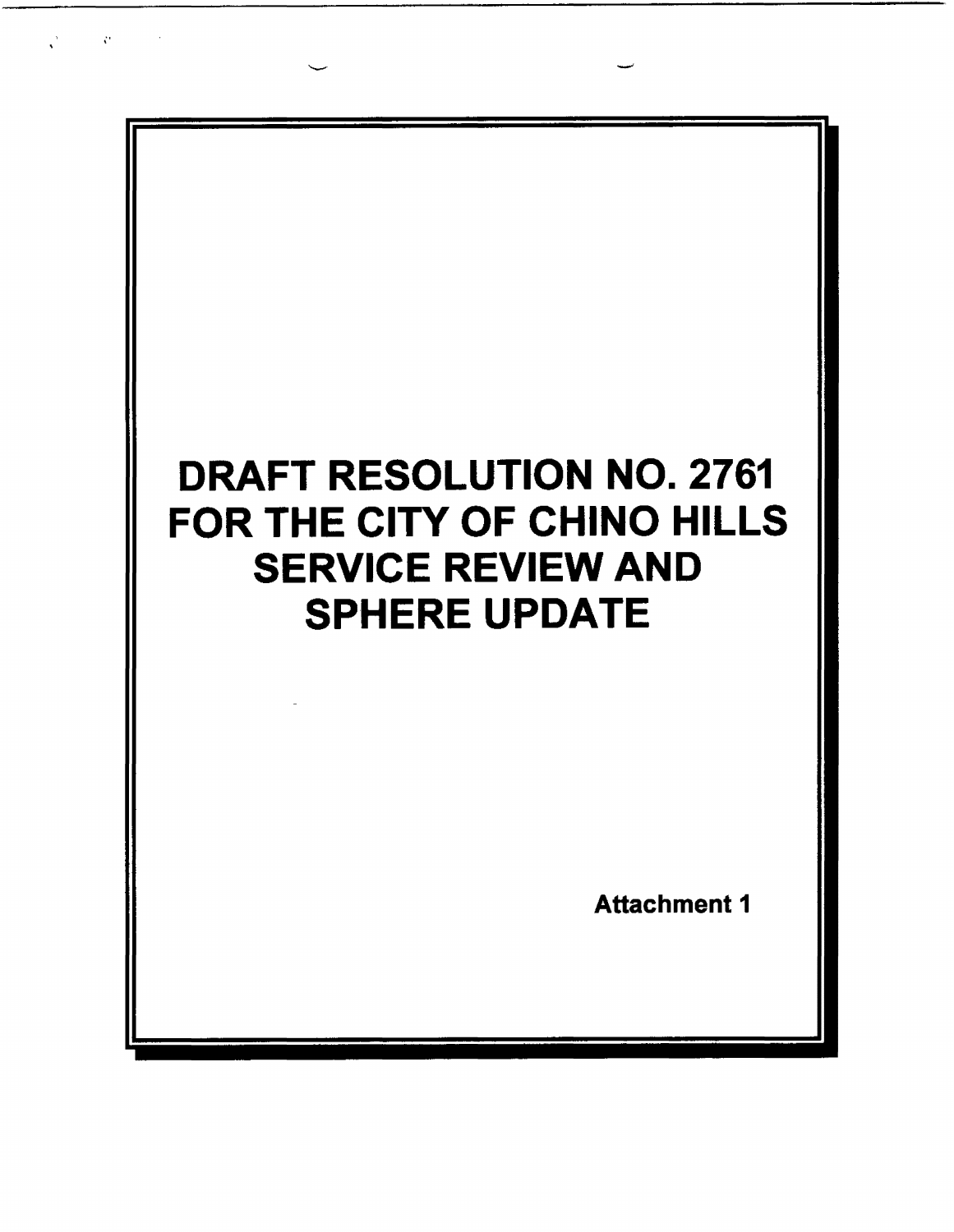# - **DRAFT**

## **PROPOSAL NO.: LAFCO 2899**

## **HEARING DATE: NOVEMBER 20, 2002**

#### **RESOLUTION NO. 2761**

## **A RESOLUTION OF THE LOCAL AGENCY FORMATION COMMISSION OF THE COUNTY OF SAN BERNARDINO MAKING DETERMINATIONS ON LAFCO 2899, A SERVICE REVIEW AND SPHERE OF INFLUENCE UPDATE FOR THE** CITY **OF CHINO HILLS.**

On motion of Commissioner , duly seconded by Commissioner , and carried, the Local **Agency Formation Commission adopts the following resolution:** 

**WHEREAS,** a service review mandated by Government Code Section 56430 and a sphere of influence update mandated by Government Code Section 56425 have been conducted by the Local Agency Formation Commission of the County of San Bernardino (hereinafter referred to as ''the Commission") in accordance with the Cortese-Knox-Hertzberg Local Government Reorganization Act of2000 (Government Code Sections 56000 et seq.); and,

**WHEREAS,** at the times and in the form and manner provided by law, the Executive Officer has given notice of the public hearing by this Commission on this matter; and,

**WHEREAS,** the Executive Officer has reviewed available information and prepared a report including his recommendations thereon, the filings and report and related information having been presented to and considered by this Commission; and,

**WHEREAS,** the public hearing by this Commission was held upon the date and at the time and place specified in the notice of public hearing and in an order or orders continuing the hearing; and,

**WHEREAS,** at the hearing, this Commission heard and received all oral and written protests; the Commission considered all objections and evidence which were made, presented, or filed; and all persons present were given an opportunity to hear and be heard in respect to any matter relating to the review, in evidence presented at the hearing; and,

**WHEREAS,** a statutory exemption has been issued pursuant to the provisions of the California Environmental Quality Act (CEQA) indicating that this service review and sphere of influence update are statutorily exempt from CEQA such exemption is hereby adopted by this Commission. The Clerk is directed to file a Notice of Exemption within five working days of adoption of this resolution; and,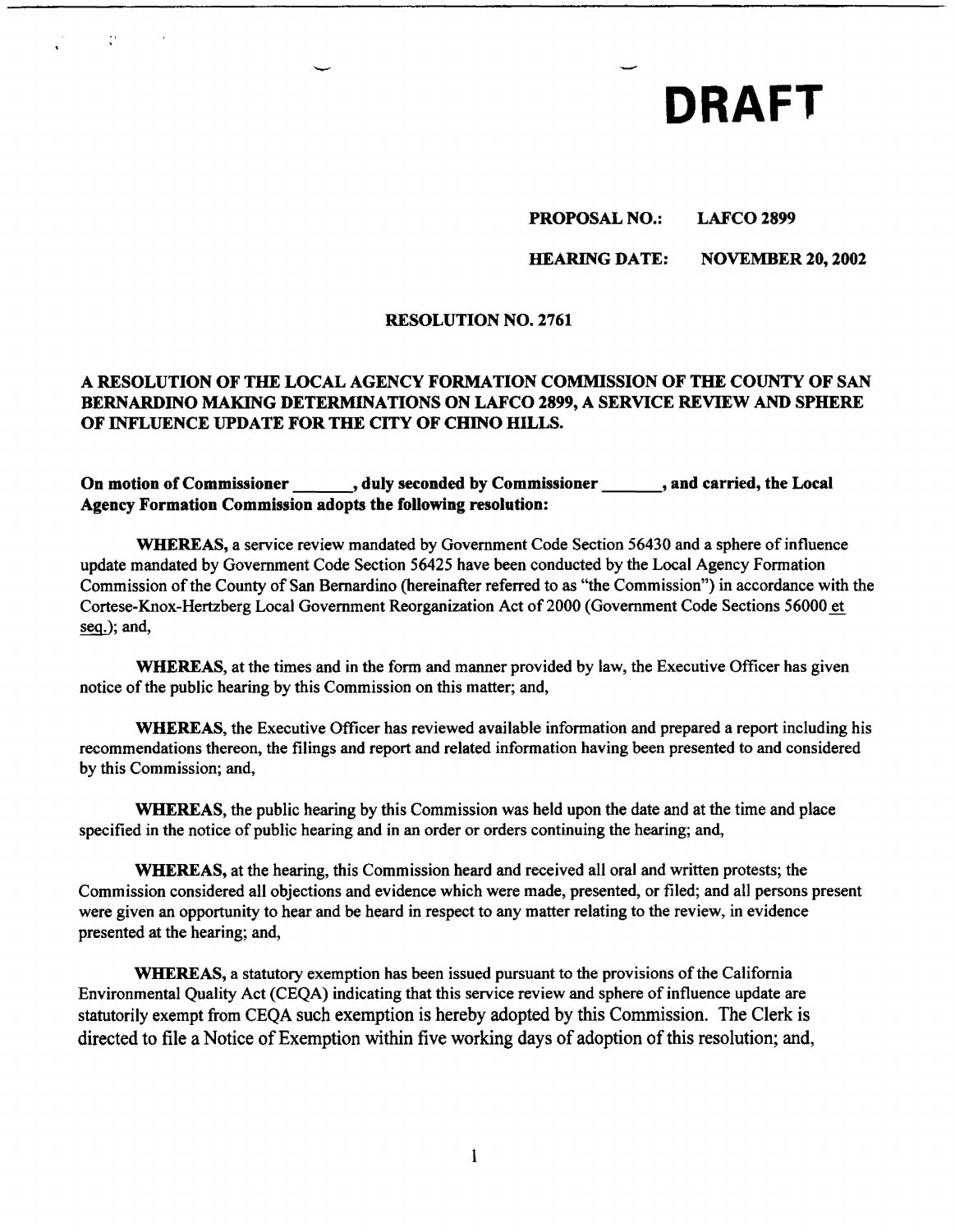## **RESOLUTION NO. 2761** -

**WHEREAS,** based on presently existing evidence, facts, and circumstances filed with the Local Agency Formation Commission and considered by this Commission, it is determined that the sphere of influence for the

City of Chino Hills should be affirmed as it currently exists, as more specifically described in maps and legal descriptions on file in the LAFCO staff office; and,

P.

**WHEREAS,** the following findings are made in conformance with Government Code Section 56430 and local Commission policy:

1. **Infrastructure Needs and Deficiencies.** A comprehensive capital improvement plan has been adopted by the City setting forth recommendations for a variety of projects. This plan is annually reviewed and updated as part of the City's budget process, and a copy of this plan is maintained in City offices.

2. **Growth and Population.** The City provides the broad range of urban services to an estimated population of approximately 67,000.

3. **Financing Opportunities and Constraints.** The City receives a share of the general levy of property tax revenue, but the bulk of its revenue is derived from fees for service, sales and use revenue, assessment district taxes, and other revenues. The City of Chino Hills, like all other cities, continually evaluates financing opportunities and constraints, but no specific opportunities are deemed relevant to this review.

4. **Cost Avoidance Opportunities.** The City of Chino Hills did not identify any specific cost avoidance opportunities relevant to this review.

5. **Rate Restructuring.** The City of Chino Hills regularly evaluates its cost of services in order to stay in conformance with state requirements and the competitive market place. No relevant issues related to this factor were identified by either LAFCO staff or City staff.

6. **Opportunities for Shared Facilities.** The City of Chino Hills shares facilities with the management and administrative staff of the Chino Valley Independent Fire District; however, no additional opportunities have been identified.

7. **Government Structure Options.** The City receives fire protection and emergency medical services from the Chino Valley Independent Fire District, and it receives water delivery on a wholesale basis from the Monte Vista Water District. The City provides sewer collection services, with sewer treatment provided by the Inland Empire Utilities Agency. Because the City of Chino Hills is bordered by the Los Angeles and Orange County boundaries to the north, west, and south, and is bordered by the City of Chino boundaries to the east, there are no government structure options or annexations that are available for consideration.

**8. Management Efficiencies.** No relevant issues related to this factor have been identified for Commission consideration.

9. **Local Accountability and Governance.** The City is governed by a five-member Council elected at large. The City maintains a web site, and conforms with provisions of the Brown Act requiring open meetings. No other relevant issues concerning this factor have been identified.

**WHEREAS,** the following findings are made in conformance with Government Code Section 56425 and local Commission policy: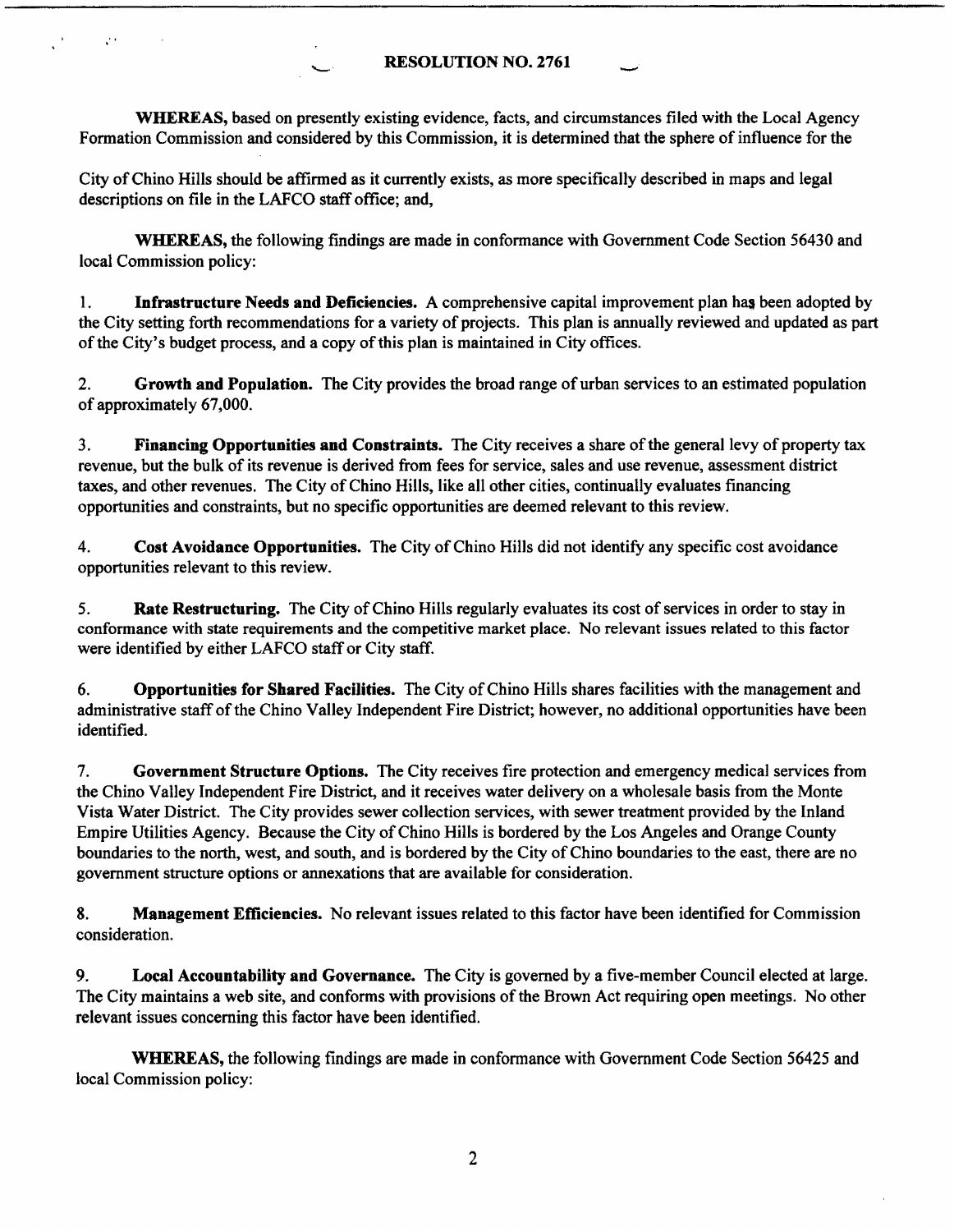**RESOLUTION NO. 2761** 

### 1. **PRESENT AND PLANNED LAND USES**

The full range of urban, suburban, and rural land uses are included within the boundaries and current sphere of influence of the City of Chino Hills. This sphere of influence update and service review have no potential whatsoever to change present or planned land uses within the City sphere, since no changes to the sphere of influence are contemplated.

## 2. **PRESENT AND PROBABLE NEED FOR PUBLIC FACILITIES AND SERVICES IN THE AREA**

No changes to the City sphere of influence are proposed or contemplated through this review. The City has adopted a master plan for service which addresses this issue, and is on file in the City offices.

## 3. **PRESENT CAPACITY OF PUBLIC FACILITIES AND ADEQUACY OF PUBLIC SERVICES PROVIDED**

No changes to the City sphere of influence are proposed or contemplated through this review. The City has adopted a master plan for service which addresses this issue, and is on file in the City offices.

## 4. **COMMUNITIES OF INTEREST** IN **THE AREA**

No changes to the City sphere of influence are proposed or contemplated through this review. The Commission therefore determines that this factor of determination is not relevant to this review, as permitted by Government Code Section 56425.

#### 5. **OTHER FINDINGS**

- A. Notice of this hearing has been published as required by law in The Sun and the Inland Valley Daily Bulletin, newspapers of general circulation in the area. As required by state law, individual notification was provided to affected and interested local agencies, County departments, and those individuals wishing mailed notice.
- B. Comments from landowners and any affected local agency have been reviewed and considered by the Commission in making its determination.

**WHEREAS,** having reviewed and considered the findings as outlined above, the Commission affirms and upholds the sphere of influence for the City of Chino Hills as it currently exists, and is depicted on maps and legal descriptions on file in the office of the San Bernardino Local Agency Formation Commission.

**NOW, mEREFORE, BE** IT **RESOLVED** by the Local Agency Formation Commission of the County of San Bernardino, State of California, that this Commission shall consider the territory, described on maps and legal descriptions on file in the LAFCO office, as being within the sphere of influence of the City of Chino Hills, it being fully understood that establishment of such a sphere of influence is a policy declaration of this Commission based on existing facts and circumstances which, although not readily changed, may be subject to review and change in the event a future significant change of circumstances so warrants.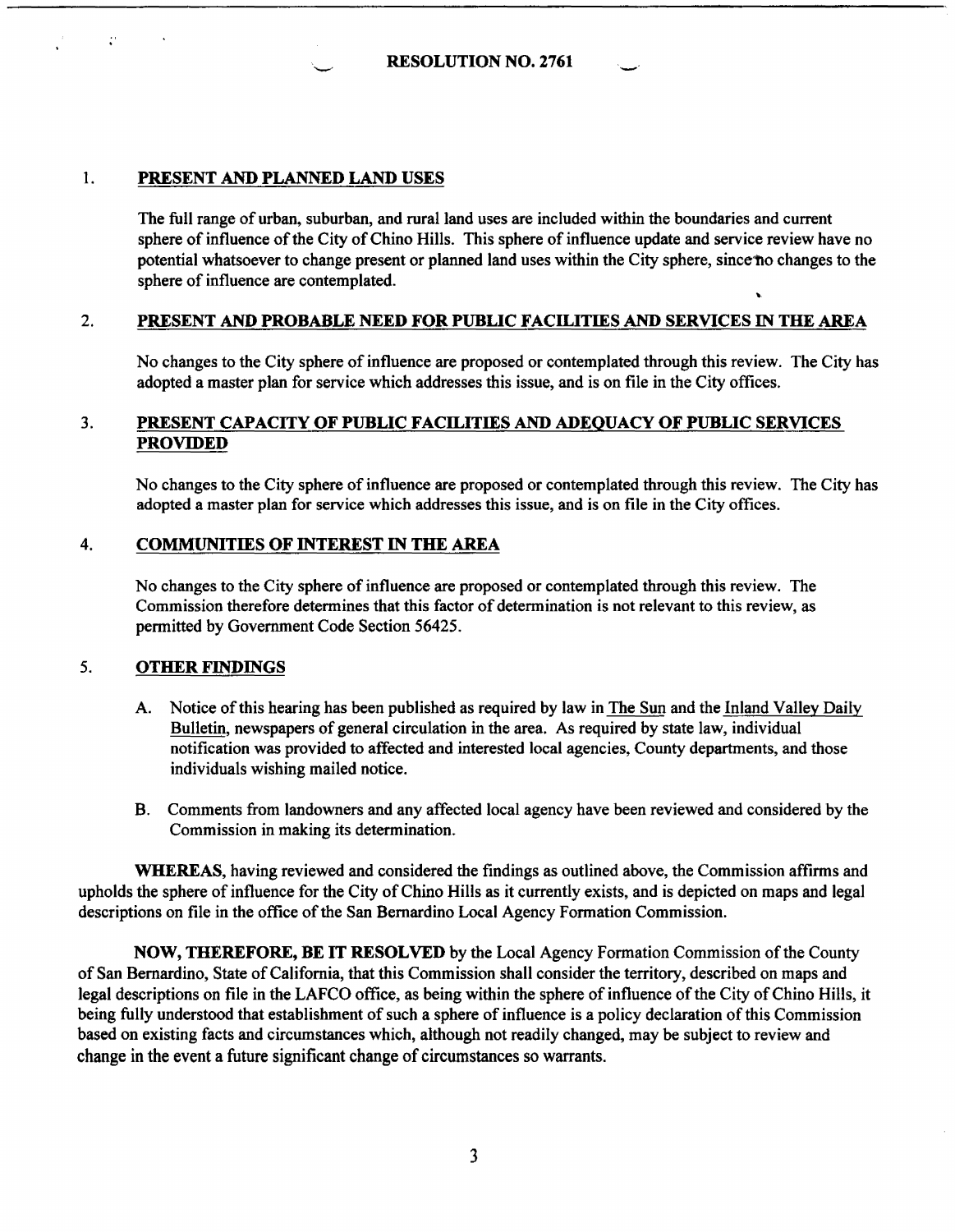**RESOLUTION NO. 2761** 

BE IT **FURTHER RESOLVED** that the Local Agency Formation Commission of the County of San Bernardino, State of California, does hereby determine that the City of Chino Hills shall indemnify, defend, and hold harmless the Local Agency Formation Commission of the County of San Bernardino from any legal expense, legal action, or judgment arising out of the Commission's affirmation of this sphere of influence, including any reimbursement of legal fees and costs incurred by the Commission.

**THIS ACTION APPROVED AND ADOPTED by the Local Agency Formation Commission of the County of San Bemanlino by the following vote:** 

**AYES: COMMISSIONERS:** 

**NOES: COMMISSIONERS:** 

**ABSENT: COMMISSIONERS:** 

\*\*\*\*\*\*\*\*\*\*\*\*\*\*\*\*\*\*\*\*\*\*\*\*\*\*\*\*\*\*\*\*\*\*\*\*\*\*\*\*\*\*\*\*\*\*\*\*\*\*\*\*\*\*\*\*\*\*\*\*\*\*\*\*\*\*\*\*\*\*\*\*\*\*\*\*\*\*\*\*\*\*\*\*\*\*\*\*\*\*\*\*

) **ss.** 

**STATE OF CALIFORNIA** )

**COUNTY OF SAN BERNARDINO** )

I, **JAMES M. RODDY, Executive Officer of the Local Agency Formation Commission of the County of San Bemanlino, California, do hereby certify this record to be a full, true, and correct copy of the action taken by said Commission, by vote of the members present, as the same appears in the Official Minutes of said Commission at its meeting of November 20, 2002** .

**DATED:** 

 $\ddot{\cdot}$ 

**JAMES M. RODDY, Executive Officer**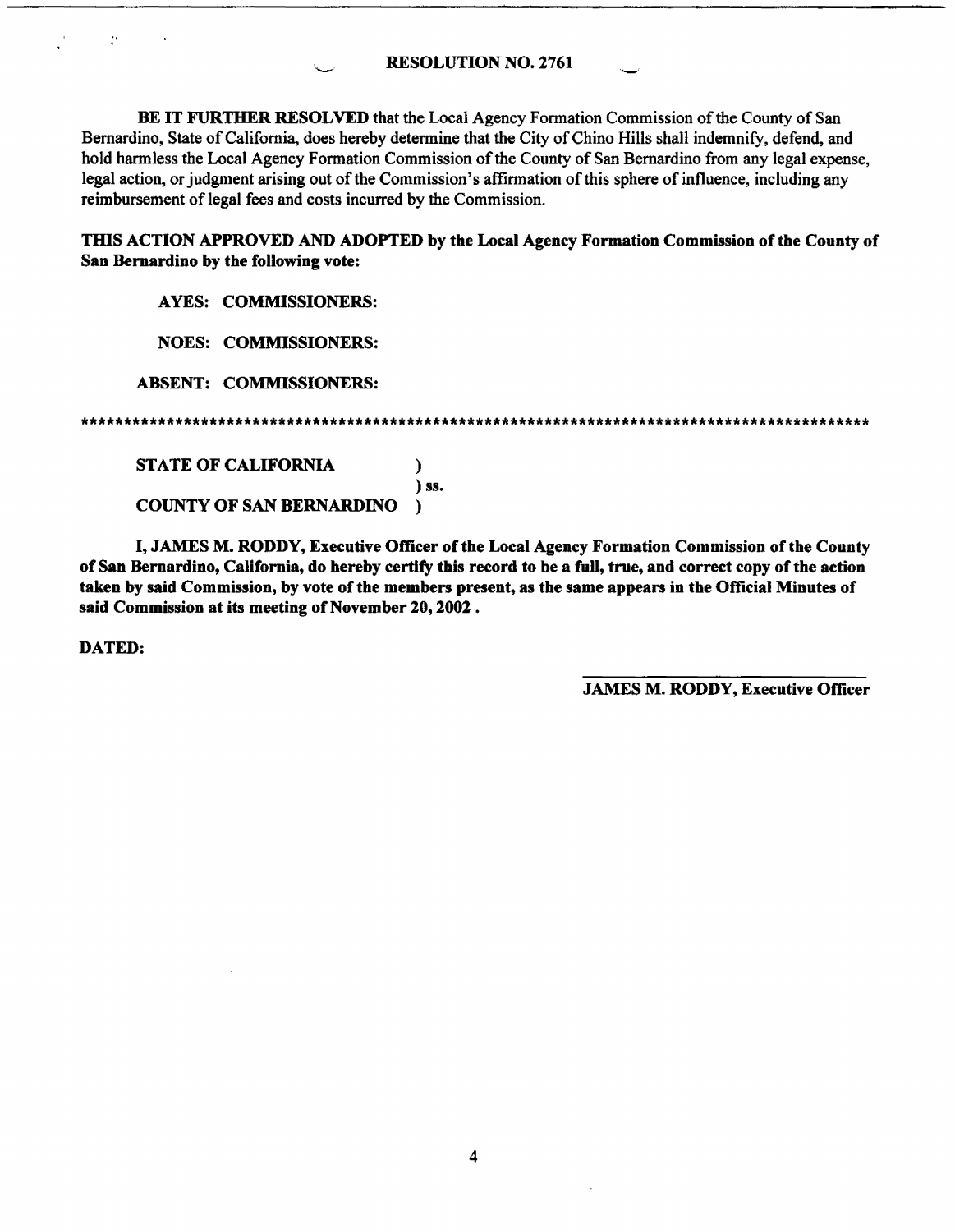

 $\mathcal{C}^{\mathcal{C}}$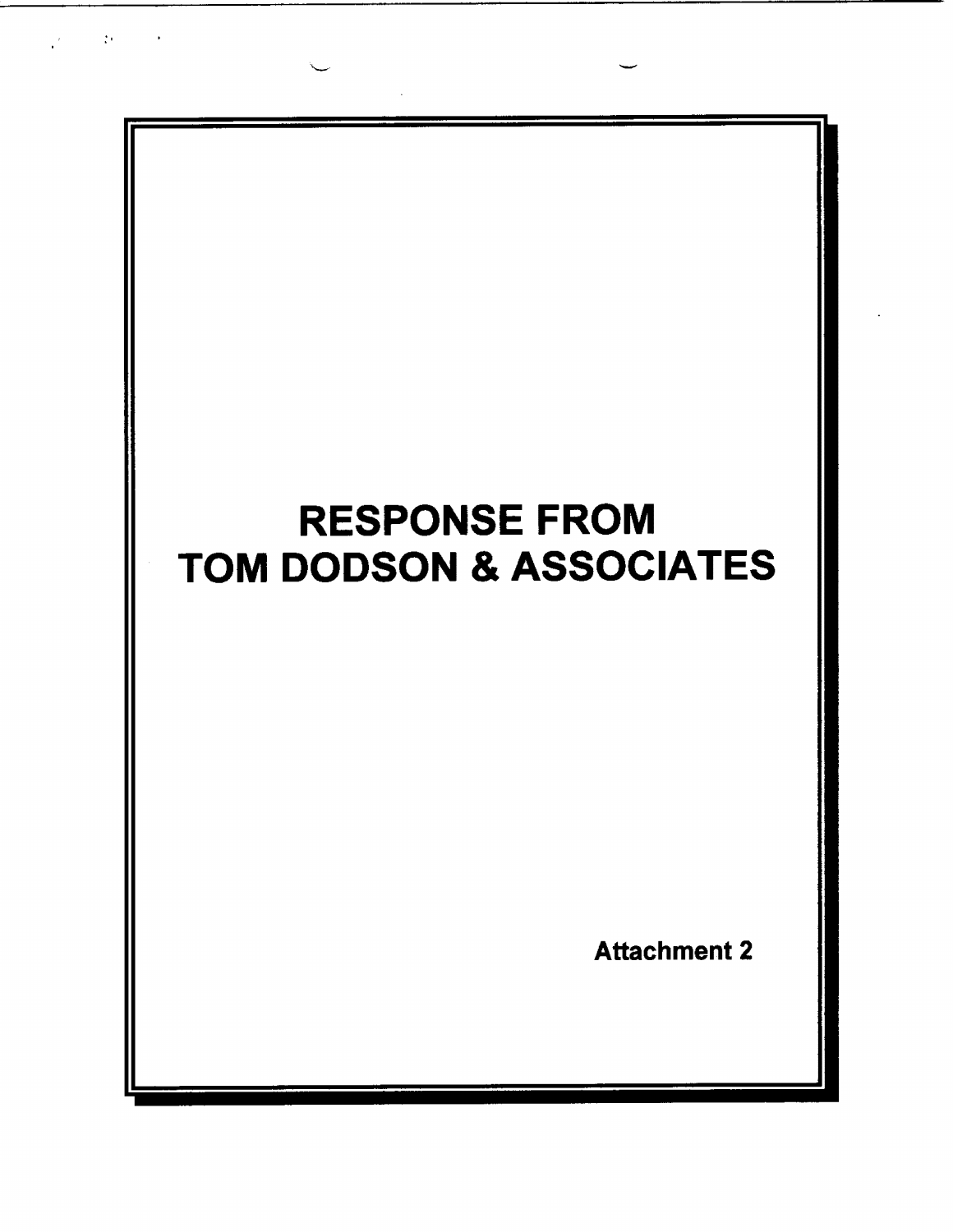**WOM DODSON & ASSOCIATES** 2150 **N. ARROWHEAD A VENUE SAN BERNARDINO, CA 92405 TEL (909) 882-3612** • **FAX (909) 882-7015** *j*  E-MAIL tda@tstonramp.com





<sup>~</sup>.. .,. "'' . - ., . .\_.' ' *<sup>j</sup>*

November 3, 2002

Mr. James M. Roddy, Executive Officer Local Agency Formation Commission 175 West Fifth Street, Second Floor San Bernardino, CA 92415-0490

Dear Jim:

LAFCO 2899 consists of a service review for the City of Chino Hills (City) pursuant to Government Code Section 56430 and Sphere of Influence Study Pursuant to Government Code 56425. If approved by the Commission, the service and Sphere review would not result in any change to the services or the Sphere of Influence for the City. Based on the above proposal, it appears that LAFCO 2899 can be implemented without causing any physical changes to the environment or any adverse environmental impacts. The service and Sphere review does not appear to have any potential to alter the existing physical environment in any manner. Since no projects are pending or will occur as a result of approving this review, no physical changes in the environment are forecast to result from approving the action before the Commission.

Without a potential for causing physical changes in the environment, I recommend that the Commission find that a Statutory Exemption applies to LAFCO 2899 under the Section 15061 (b) (3) which states: "A project is exempt from CEQA if the activity is covered by the general rule that CEQA applies only to projects which have the potential for causing significant effect on the environment. Where it can be seen with certainty that there is no possibility that the activity in question may have a significant effect on the environment, the activity is not subject to CEQA." 1t is my opinion, and recommendation to the Commission, that this circumstance applies to LAFCO 2899.

Based on a review of LAFCO 2899 and the pertinent sections of CEQA and the State CEQA Guidelines, I conclude that LAFCO 2899 does not constitute a project under CEQA and adoption of the Statutory Exemption and filing of a Notice of Exemption is the most appropriate determination to comply with the CEQA process for this action. The Commission can approve the review and findings for this action and I recommend that you notice LAFCO 2899 as statutorily exempt from CEQA for the reasons outlined in the State CEQA Guideline sections cited above. The Commission needs to file a Notice of Exemption with the County Clerk to the Board for this action once the hearing is completed.